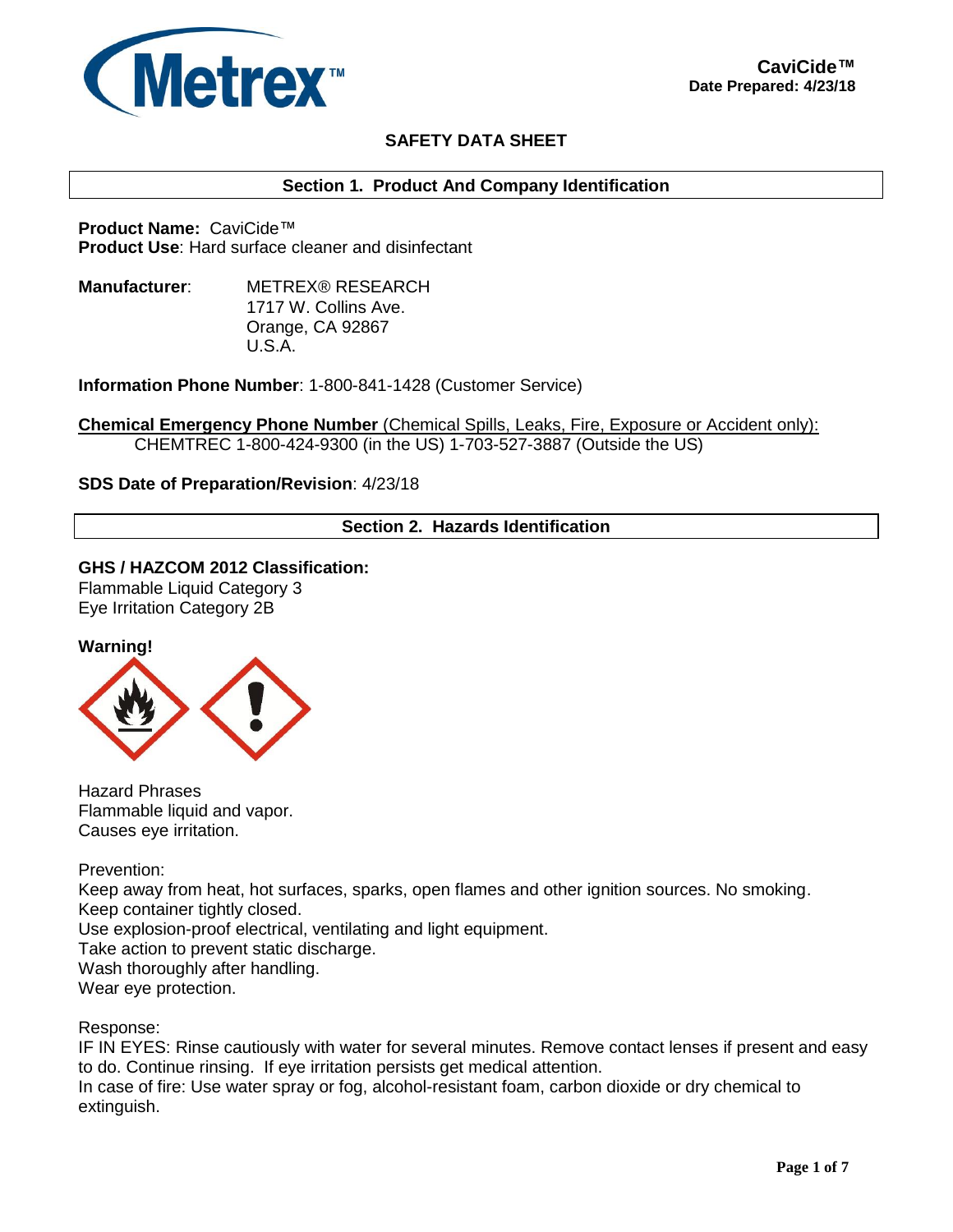

Storage

Store in a well ventilated place. Keep cool.

Disposal

Dispose of contents and container in accordance with local and national regulations.

### **Other hazards**: None

### **Section 3. Composition/Information on Ingredients**

| <b>CAS No.</b> | Amount   |
|----------------|----------|
| 7732-18-5      | 70-80%   |
| 67-63-0        | 17.2%    |
| 111-76-2       | $1 - 5%$ |
|                |          |
| 121-54-0       | 0.28%    |
|                |          |

### **Section 4. First Aid Measures**

**Inhalation:** Move to fresh air if effects occur and seek medical attention if effects persist.

**Skin Contact:** Take off contaminated clothing. Rinse skin immediately with plenty of water for 15-20 minutes. Call poison control center or doctor for treatment advice.

**Eye Contact:** Hold eye open and rinse slowly and gently with water for 15-20 minutes. Remove contact lenses, if present, after the first 5 minutes, then continue rinsing. Call a poison control center or doctor for treatment advice.

**Ingestion:** If swallowed, get medical advice by calling a Poison Control Center or hospital emergency room. If advice is not available, take victim and product container to the nearest emergency treatment center or hospital. Do not attempt to give anything by mouth to an unconscious person.

**Most Important symptoms and effects, both acute and delayed:** Causes mild to moderate eye irritation. Prolonged skin contact may cause irritation. Inhalation of concentrated vapors may cause dizziness and drowsiness**.** Ingestion may cause may cause gastrointestinal irritation, nausea, vomiting and diarrhea.

**Indication of any immediate medical attention and special treatment needed:** Immediate medical attention is not required.

## **Section 5. Fire Fighting Measures**

**Suitable (and Unsuitable) Extinguishing Media:** Use water spray or fog, alcohol-resistant foam, carbon dioxide or dry chemical. Cool fire exposed containers with water.

**Specific Hazards Arising from the Chemical:** Flammable liquid and vapor. May form explosive mixtures in air at temperatures at or above the flashpoint. Flammable vapors may collect in confined areas. Vapors are heavier than air and may travel along surfaces to remote ignition sources and flashback. Fire exposed containers may rupture explosively.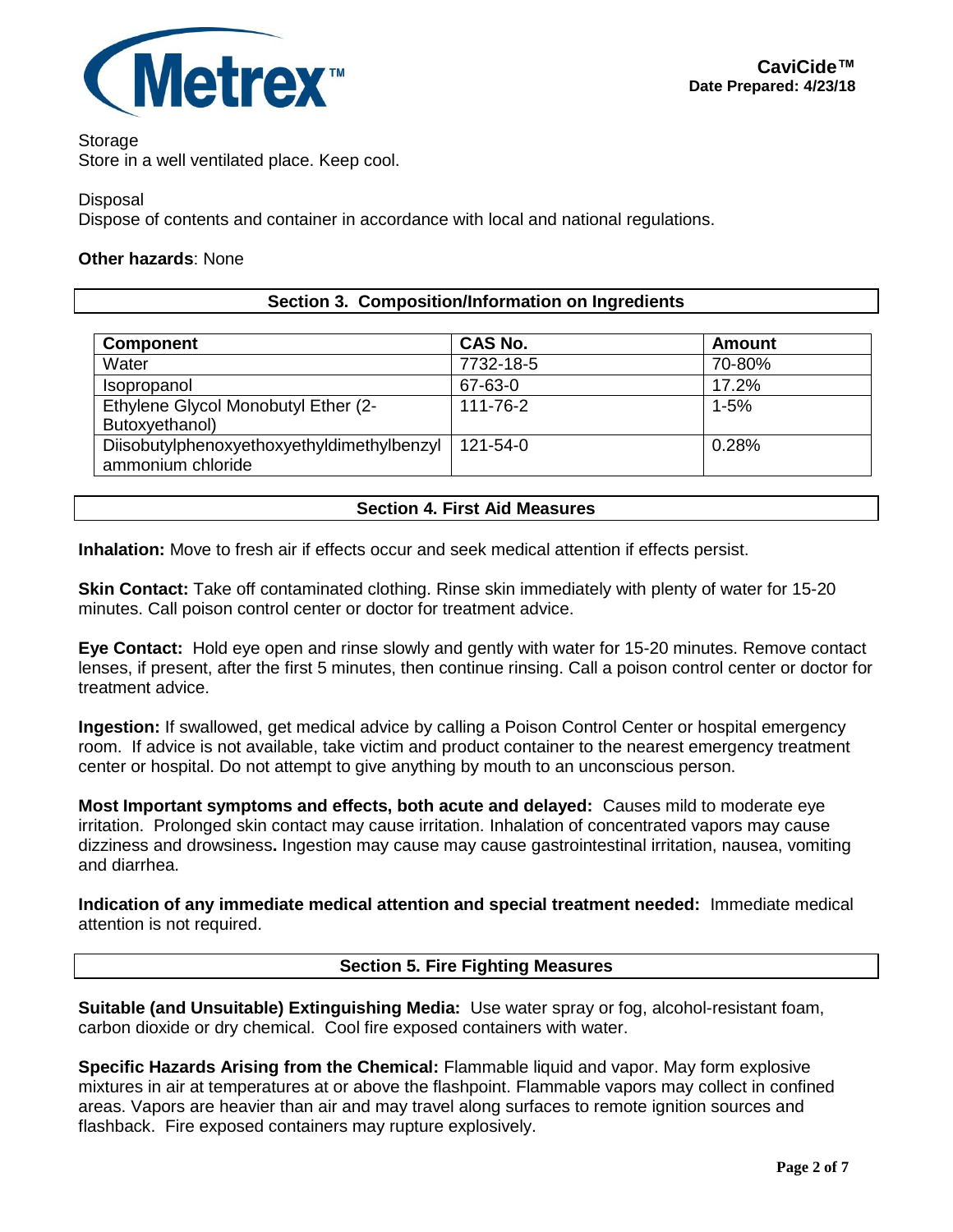

**Special Protective Equipment and Precautions for Fire-fighters:** Firefighters should wear positive pressure self-contained breathing apparatus and full protective clothing for fires in areas where chemicals are used or stored.

### **Section 6: Accidental Release Measures**

**Personal precautions, Protective equipment, and Emergency procedures:** Avoid contact with eyes. Avoid prolonged contact with skin and clothing. Wear appropriate protective clothing as described in Section 8. Ventilate the area.

**Environmental Precautions:** Avoid release to the environment. Report spill as required by local and federal regulations.

**Methods and Materials for Containment and Cleaning up:** Eliminate all ignition sources. Ventilate area. Use explosion-proof equipment if large amounts are released. Stop leak if it is safe to do so and move containers from the spill area. Collect material with an inert absorbent material and place in appropriate, labeled container for disposal.

## **Section 7. Handling and Storage**

**Precautions for Safe Handling:** Avoid contact with eyes, skin and clothing. Wear appropriate eye protection when handling. Wash thoroughly with soap and water after handling and before eating, drinking, chewing gum, using tobacco or using the toilet. Remove and wash contaminated clothing before reuse. Flammable liquid and vapor. Keep away from heat, sparks, open flames and all other sources of ignition. Do not smoke in storage or use areas. Keep containers closed when not in use. Do not reuse empty containers.

Empty containers retain product residues and may be hazardous. Do not flame cut, drill, weld, etc. on or near empty containers, even empty.

**Conditions for Safe Storage, Including any Incompatibilities:** Store in a cool, well ventilated area away from heat, oxidizers and all sources of ignition. Do not contaminate water, food or feed by storage.

### **Section 8. Exposure Controls / Personal Protection**

### **Exposure Limits**

| <b>Chemical</b>                                                 | <b>Exposure Limit</b>                                       |
|-----------------------------------------------------------------|-------------------------------------------------------------|
| Water                                                           | None Established                                            |
| Isopropanol                                                     | 200 ppm TWA, 400 ppm STEL ACGIH TLV<br>400 ppm TWA OSHA PEL |
| Ethylene Glycol Monobutyl Ether (2-                             | 20 ppm TWA ACGIH TLV                                        |
| Butoxyethanol)                                                  | 50 ppm TWA OSHA PEL (skin)                                  |
| Diisobutylphenoxyethoxyethyldimethyl<br>benzylammonium chloride | None Established                                            |

**Appropriate Engineering Controls:** General ventilation should be adequate for normal use. For operations where the exposure limits may be exceeded, mechanical ventilation such as local exhaust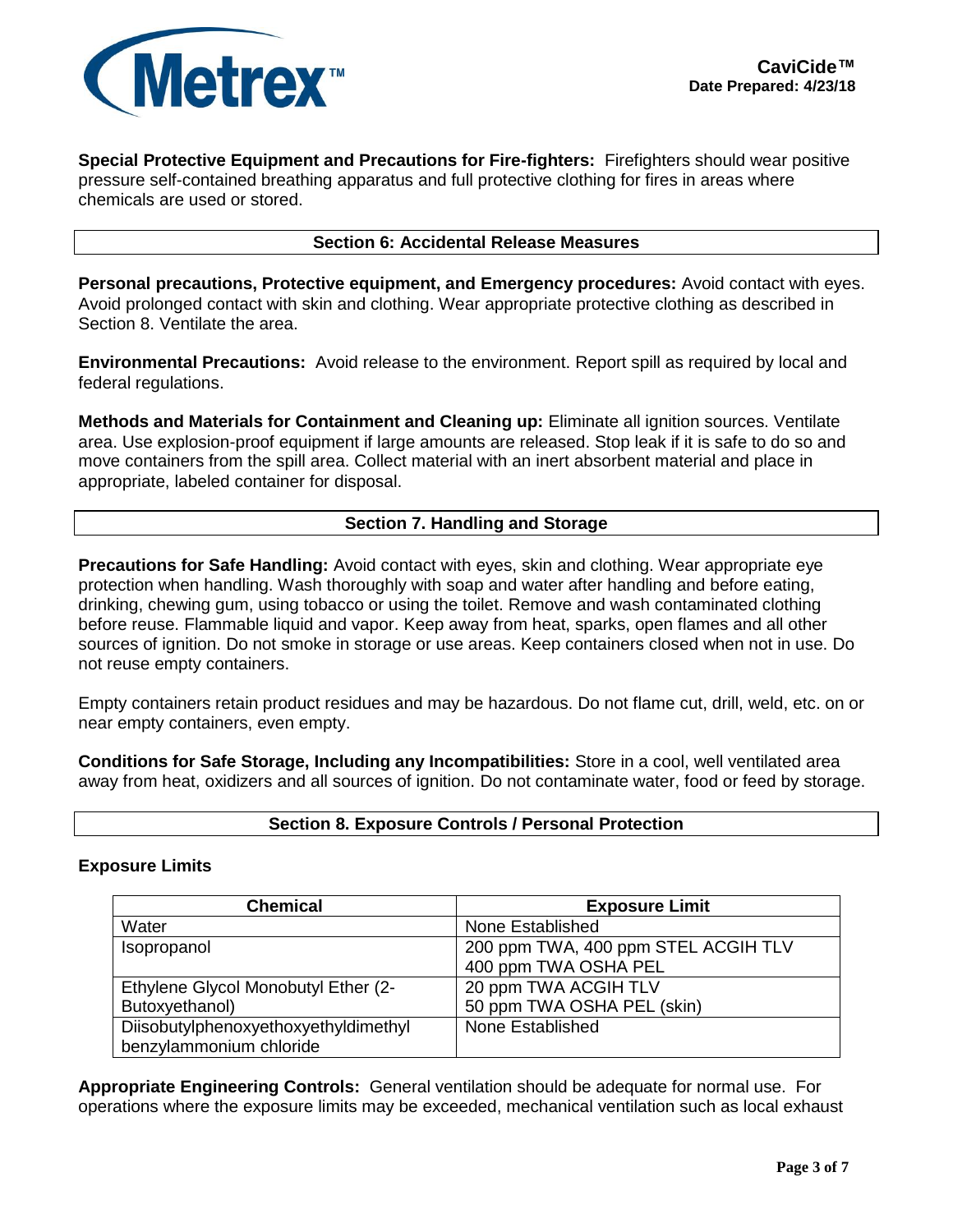

may be needed to minimize exposure. Use explosion proof electrical equipment and wiring where required.

**Respiratory Protection**: None under normal use conditions with adequate ventilation. For operations where the occupational exposure limits are exceeded, an approved respirator with an organic vapor cartridge or supplied air respirator is recommended. Equipment selection depends on contaminant type and concentration. Select in accordance with applicable regulations and good industrial hygiene practice. For firefighting, use self-contained breathing apparatus.

**Hand protection:** Impervious gloves such as butyl rubber or nitrile are recommended for operations which may result in prolonged or repeated skin contact.

**Eye Protection**: Splash proof goggles, face shield, or safety glasses are recommended if splashing is possible.

**Skin Protection:** Wear protective clothing if needed to avoid prolonged/ repeated skin contact. Contaminated clothing should be removed and laundered before re-use.

**Hygiene measures:** Suitable eye wash and washing facilities should be available in the work area.

**Other:** None required under normal conditions of use.

| <b>Section 9. Physical and Chemical Properties</b> |                                                   |                                |                                |  |  |
|----------------------------------------------------|---------------------------------------------------|--------------------------------|--------------------------------|--|--|
|                                                    |                                                   |                                |                                |  |  |
| Appearance:                                        | Clear liquid.                                     | Odor:                          | Alcohol                        |  |  |
| <b>Odor Threshold:</b>                             | 0.001 ppm (ethylene<br>glycol monobutyl<br>ether) | pH:                            | 11.0-12.49                     |  |  |
| <b>Melting/Freezing</b><br>Point:                  | Not determined                                    | <b>Boiling</b><br>Point/Range: | Not determined                 |  |  |
| <b>Flash Point:</b>                                | 28.3°C (83°F)                                     | <b>Evaporation Rate:</b>       | Not determined                 |  |  |
| <b>Flammability: (Solid,</b>                       | Not applicable                                    | <b>Flammability</b>            | LEL: 2%                        |  |  |
| Gas)                                               |                                                   | Limits:                        | UEL: 12.7%                     |  |  |
| <b>Vapor Pressure:</b>                             | 43.3 mmHg @ 20°C<br>(isopropanol)                 | <b>Vapor Density:</b>          | 2.1 (isopropanol)              |  |  |
| <b>Relative Density:</b>                           | 0.972                                             | <b>Solubilities:</b>           | Completely soluble in<br>water |  |  |
| <b>Partition Coefficient:</b><br>(N-Octanol/Water) | Not determined                                    | Autoignition<br>Temperature:   | Not determined                 |  |  |
| <b>Decomposition</b><br>Temperature:               | Not determined                                    | <b>Viscosity:</b>              | Not determined                 |  |  |

### **Section 10. Stability and Reactivity**

**Reactivity:** Not reactive at ambient temperatures.

**Chemical Stability:** Stable.

**Possibility of Hazardous Reactions:** Not reactive.

**Conditions to avoid:** Heat, sparks, flames and all other sources of ignition.

**Incompatible Materials:** Strong oxidizing agents, acids and strong reducing agents.

**Hazardous decomposition products:** Thermal decomposition will produce carbon monoxide, carbon dioxide, nitrogen oxides, amines, chlorine and hydrogen chloride.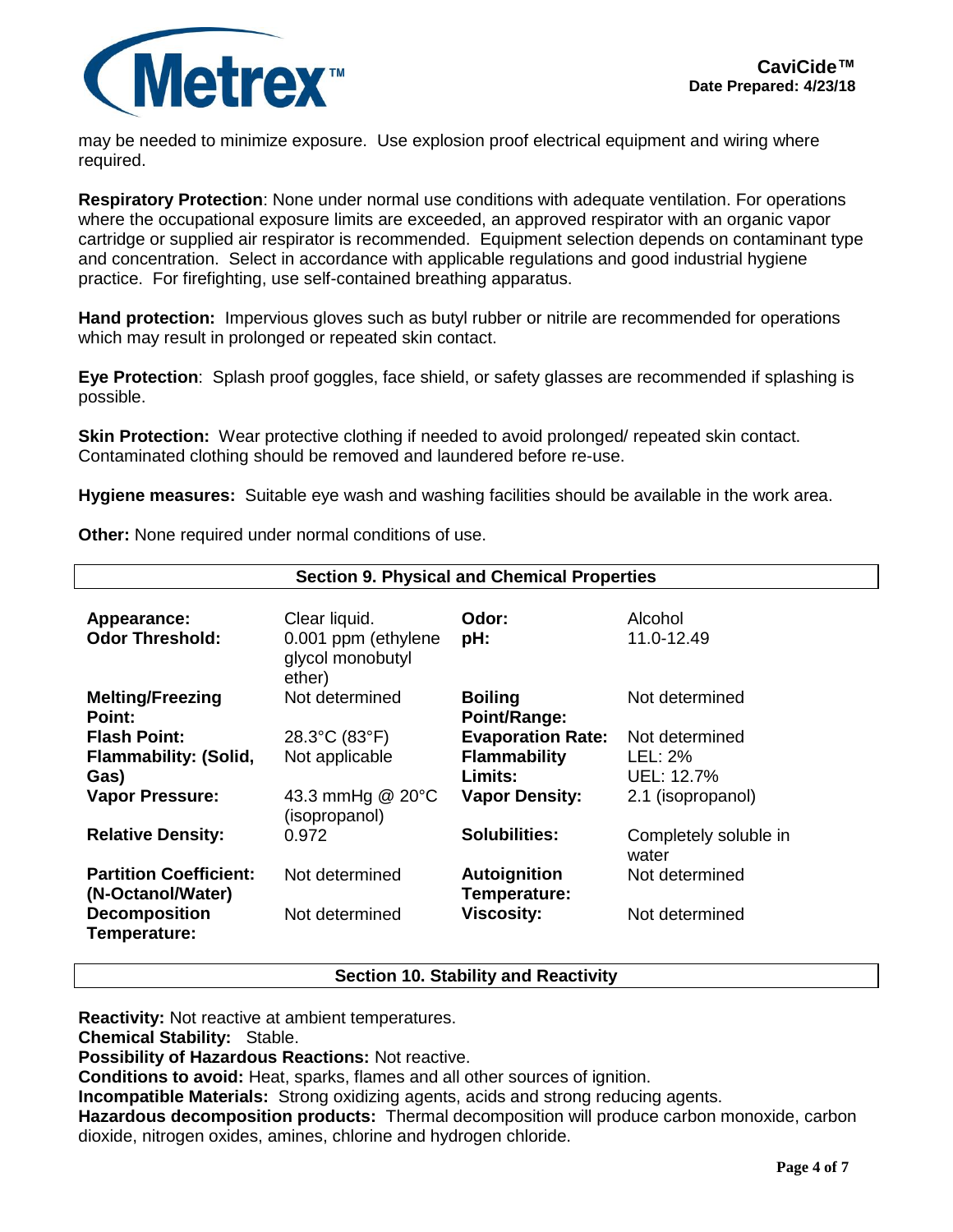

### **Section 11. Toxicological Information**

### **Potential Health Effects:**

**Inhalation:** May cause irritation of the nose, throat and upper respiratory tract. High vapor concentrations may produce nausea, vomiting, headache, dizziness, drowsiness, weakness, fatigue, narcosis and possible unconsciousness. Not acutely toxic in rats.

**Skin Contact:** Prolonged or repeated exposure may cause mild irritation. No signs of toxicity or irritation were observed in a dermal toxicity study in rabbits. Non-irritating in a primary irritation study with rabbits. Negative in a skin sensitization study with guinea pigs.

**Eye Contact:** May cause eye irritation. Moderate irritant in an eye irritation study with rabbits. Effects reversed in 7 days.

**Ingestion:** Ingestion may cause gastrointestinal disturbances and central nervous system effects such as headache, dizziness, drowsiness and nausea. Not acutely toxic in rats.

**Chronic Hazards**: Prolonged overexposure to ethylene glycol monobutyl ether may affect liver, kidneys, blood, lymphatic system or central nervous system.

**Medical Conditions Aggravated By Exposure**: None currently known.

**Carcinogen**: None of the components is listed as a carcinogen or potential carcinogen by IARC, NTP, ACGIH, or OSHA.

#### **Acute Toxicity Values for Cavicide:**

LD50 Oral Rat >5000 mg/kg, LD50 Dermal Rat >2000 mg/kg, LC50 inhalation LC50 rat >2.08 mg/L

### **Section 12. Ecological Information**

This product is classified as Acute Aquatic Toxicity Category 3 based on the GHS criteria for aquatic toxicity. Harmful to aquatic life.

**Toxicity:** No toxicity data available for product.

Isopropanol: LC50 fathead minnows 11,130 mg/L/48 hr; LC50 brown shrimp 1400 mg/L/48 hr Diisobutylphenoxyethoxyethyldimethylbenzylammonium chloride**:** LC50 pimephales promelas 1.6 mg/L/96 hr, LC50 lepomis macrochirus 1.4 mg/L/96 hr.

**Persistence and degradability:** Isopropanol and 2-butoxyethanol are readily biodegradable in screening tests. Diisobutylphenoxyethoxyethyldimethylbenzylammonium chloride is not readily biodegradable.

**Bioaccumulative Potential:** Isopropanol has an estimated BCF of 3 suggesting that the potential for bioaccumulation is low.

**Mobility in Soil:** Isopropanol is expected to have very high mobility in soil.

**Other Adverse Effects:** None known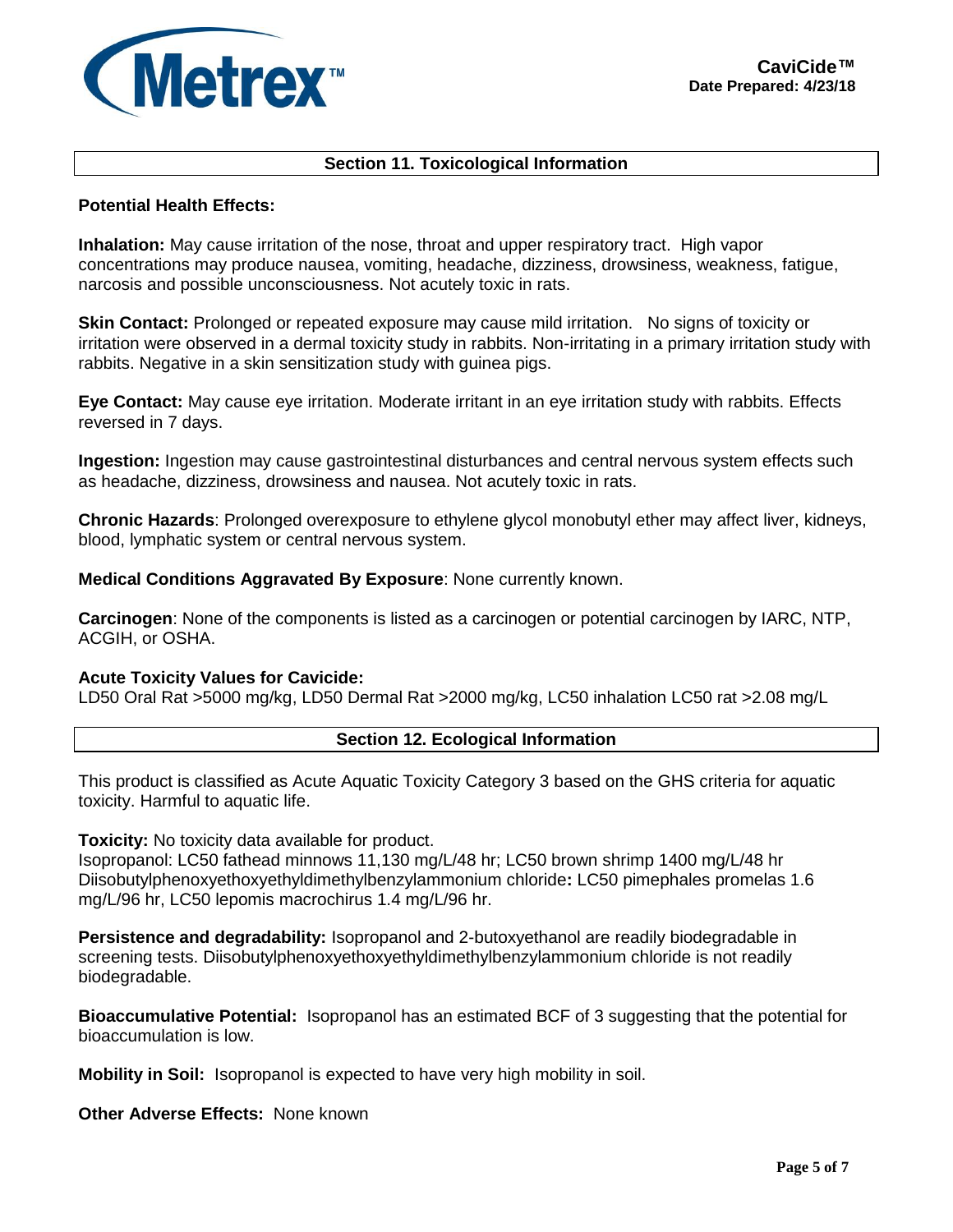

## **Section 13. Disposal Considerations**

**Solution Disposal:** Discharge residual and unused solutions in accordance with Federal, State, and local regulations. For used solution, the waste solution must be characterized by the generator and disposed of in accordance with Federal, State, and local regulations.

**Container Disposal:** Nonrefillable container. Do not reuse or refill this container. Offer for recycling, if available. If recycling is not available, discard in accordance with hospital policy.

#### **Section 14. Transport Information**

|                             | <b>UN Number</b> | <b>UN Proper Shipping Name</b>                              | <b>Hazard</b><br>Class(s) | <b>Packing</b><br>Group | <b>Environmental</b><br><b>Hazards</b> |
|-----------------------------|------------------|-------------------------------------------------------------|---------------------------|-------------------------|----------------------------------------|
| <b>US DOT</b>               | None             | Not Regulated per alcohol<br>exception (49CFR<br>173.150(e) | None                      | None                    | None                                   |
| <b>EU</b><br><b>ADR/RID</b> | <b>UN1987</b>    | Alcohols, n.o.s.<br>(Isopropanol)                           | 3                         | Ш                       | None                                   |
| <b>IMDG</b>                 | <b>UN1987</b>    | Alcohols, n.o.s.<br>(Isopropanol)                           | 3                         | Ш                       | None                                   |
| <b>IATA/ICAO</b>            | <b>UN1987</b>    | Alcohols, n.o.s.<br>(Isopropanol)                           | 3                         | $\mathbf{III}$          | None                                   |

**Transport in bulk (according to Annex II of MARPOL 73/78 and the IBC Code):** Not applicable – product is transported only in packaged form.

### **Special precautions:** None identified

### **Section 15. Regulatory Information**

#### **U.S. Federal Regulations:**

**EPA SARA 311/312 Hazard Classification:** Refer to Section 2 for OSHA Hazard Classification

### **EPA SARA 313: This Product Contains the Following Chemicals Subject to Annual Release Reporting Requirements Under SARA Title III, Section 313 (40 CFR 372):**

| Ethylene Glycol Monobutyl Ether | 111-76-2 | 1-5% |
|---------------------------------|----------|------|
| (Glycol Ether)                  |          |      |

**Protection of Stratospheric Ozone:** This product is not known to contain or to have been manufactured with ozone depleting substances as defined in 40 CFR Part 82, Appendix A to Subpart A.

**CERCLA SECTION 103:** This product is not subject to CERCLA reporting requirements; however, many states have more stringent release reporting requirements. Report spills required under federal, state and local regulations.

**US EPA Registered Pesticide:** This chemical is a pesticide product registered by the United States Environmental Protection Agency and is subject to certain labeling requirements under federal pesticide law. These requirements differ from the classification criteria and hazard information required for safety data sheets (SDS), and for workplace labels of non-pesticide chemicals. The hazard information required